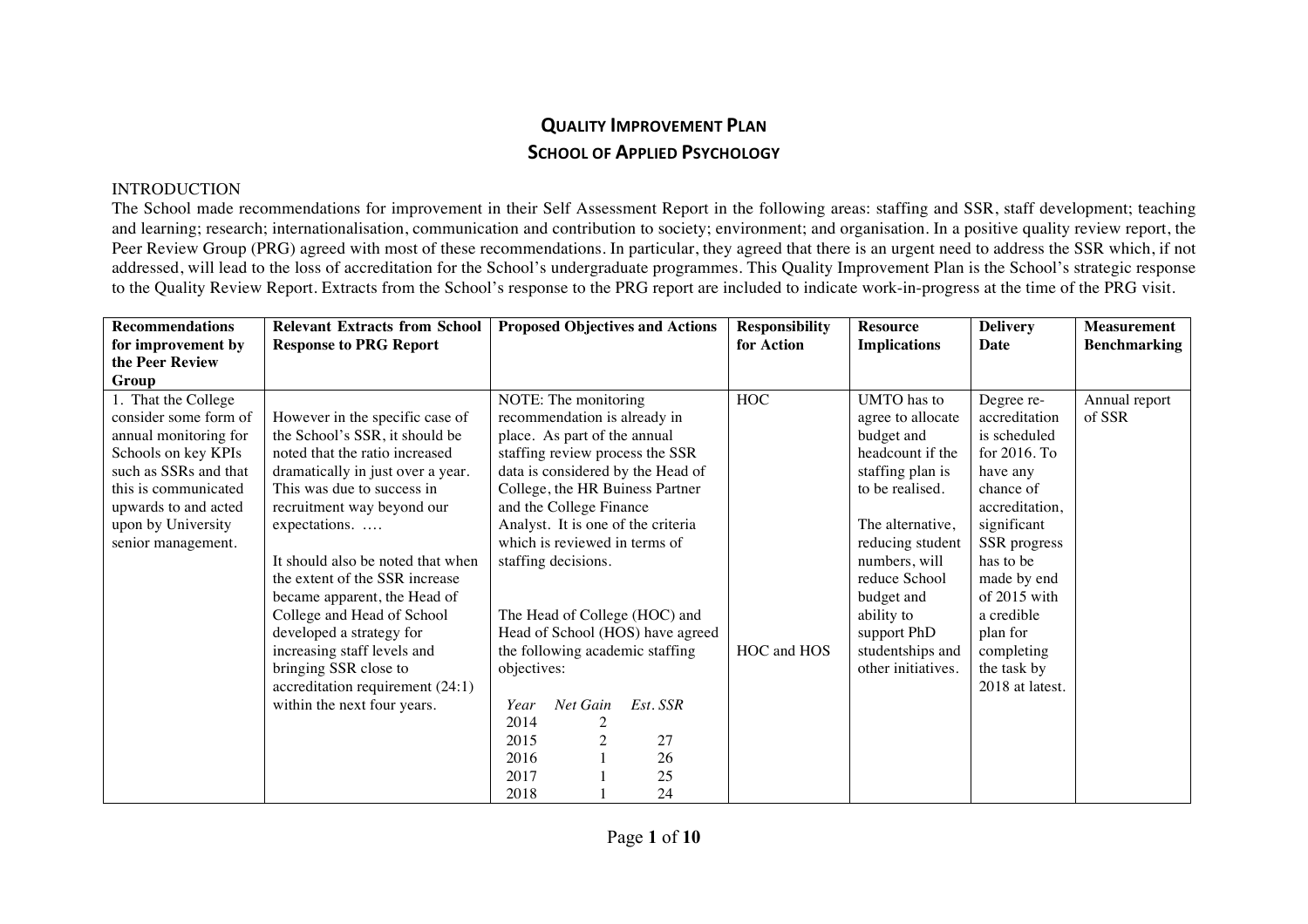|                                                                                                                                                                                                         |                                                                                                                                                                                                                                                                                                                                                                                                                                                                                                                                         | These objectives are set in the<br>context of the budgetary and<br><b>Employment Control Framework</b><br>(ECF) constraints, decisions about<br>which are made at University<br><b>Management Team Operations</b><br>(UMTO) level.<br>Failure to re-balance SSR by<br>increased staffing will inevitably<br>result in School withdrawal from<br>programmes to retain accreditation.                                                                                                                                                                                                                                                                                              | <b>UMTO</b><br>HOS                                                                                                                                                                                                                                                                                                                                           |                                                                                                                                                                                                                                                                                                                                                                                                       |                                                                    |                                                                                                                                                                           |
|---------------------------------------------------------------------------------------------------------------------------------------------------------------------------------------------------------|-----------------------------------------------------------------------------------------------------------------------------------------------------------------------------------------------------------------------------------------------------------------------------------------------------------------------------------------------------------------------------------------------------------------------------------------------------------------------------------------------------------------------------------------|----------------------------------------------------------------------------------------------------------------------------------------------------------------------------------------------------------------------------------------------------------------------------------------------------------------------------------------------------------------------------------------------------------------------------------------------------------------------------------------------------------------------------------------------------------------------------------------------------------------------------------------------------------------------------------|--------------------------------------------------------------------------------------------------------------------------------------------------------------------------------------------------------------------------------------------------------------------------------------------------------------------------------------------------------------|-------------------------------------------------------------------------------------------------------------------------------------------------------------------------------------------------------------------------------------------------------------------------------------------------------------------------------------------------------------------------------------------------------|--------------------------------------------------------------------|---------------------------------------------------------------------------------------------------------------------------------------------------------------------------|
| 2. That the School<br>develops an<br>appointments strategy<br>linking with existing<br>expertise or to<br>strategically develop<br>new areas, sustainably,<br>which it has the<br>resources to support. | We have a strategy of appointing<br>in research areas that we aim to<br>develop. However the national<br>and University situation with<br>regard to staff recruitment has<br>not enabled the School to act on<br>its strategic goals in this area.<br>Going forward, any recruitment<br>that we undertake will attempt to<br>satisfy the dual needs to $(1)$ grow<br>staffing in core research areas to<br>increase our chances of forming<br>networks and winning funding<br>and (2) support other income<br>generation opportunities. | In line with 1 above the School<br>pays particular attention to<br>strategic needs when recruiting.<br>There are two overlapping<br>elements: Research and Teaching<br>Portfolio.<br>The School will populate the<br>Staffing Plan in 1 above to reflect<br>recruitment priorities over the next<br>5 years. These priorities involve<br>satisfying two related objectives<br>with each appointment:<br>(a) Nurturing School Research<br>Groups and Themes (see point<br>13 below)<br>(b) Exploiting potential for<br>Income Generation in<br>postgraduate teaching and<br>professional training.<br>Developing the plan will involve a<br>School Executive Working Group<br>to: | Working group<br>consisting of the<br>following<br>members of the<br>School<br>Executive:<br>HOS, Strategic<br>leads for<br>Research and<br>Teaching and<br>Learning.<br>The Working<br>Group will<br>bring the plan to<br>School Council<br>for approval<br>before sending<br>it to CACSSS to<br>be incorporated<br>into CACSSS 5<br>year staffing<br>plan. | Staff time<br>involved in<br>developing the<br>strategic plan.<br>Realising the<br>plan requires the<br>development of<br>UCC HR policy<br>and practice to<br>reduce the time<br>taken to recruit<br>and to introduce<br>flexibility in<br>salaries offered<br>(e.g. reflecting<br>current salary<br>and fully<br>recognising<br>research<br>experience) to<br>support<br>recruiting the<br>strongest | Developing<br>the plan will<br>take 3 months<br>- January<br>2015. | Annual review<br>of staffing by<br>School<br>Executive<br>Committee to<br>assess<br>coherence of<br>research and<br>teaching<br>groupings and<br>their<br>sustainability. |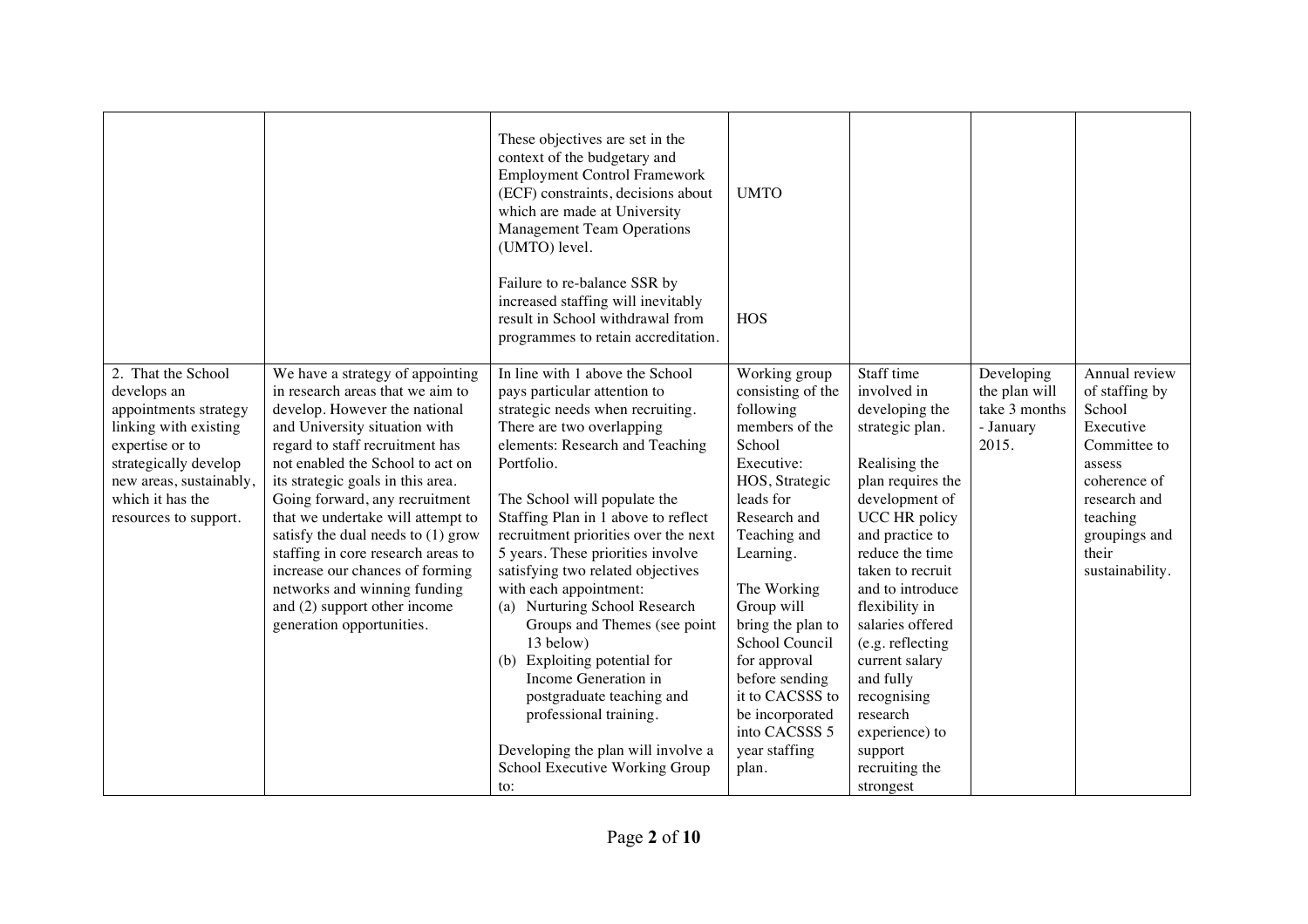|                                                                                                                                                                                                        |                                                                                                                                                                                                                                                                                                                                                                                                                                                                             | (a) identify areas that should be<br>strengthened through recruitment<br>(b) identify resources (e.g.<br>equipment, critical mass of staff,<br>etc) needed to sustain academic<br>posts in those areas<br>(c) articulate a rationale for those<br>appointments for UMTO, beyond<br>the underlying SSR rationale.<br>The resulting plan will be sent to<br>CACSSS to be incorporated into<br>CACSSS 5 year staffing plan. |                                       | candidates in a<br>competitive<br>market. |                           |                                                                        |
|--------------------------------------------------------------------------------------------------------------------------------------------------------------------------------------------------------|-----------------------------------------------------------------------------------------------------------------------------------------------------------------------------------------------------------------------------------------------------------------------------------------------------------------------------------------------------------------------------------------------------------------------------------------------------------------------------|--------------------------------------------------------------------------------------------------------------------------------------------------------------------------------------------------------------------------------------------------------------------------------------------------------------------------------------------------------------------------------------------------------------------------|---------------------------------------|-------------------------------------------|---------------------------|------------------------------------------------------------------------|
| 3. That the School<br>considers how the<br>School Executive<br>Committee should be<br>constituted in relation<br>to the School Council<br>to allow for the<br>efficient operation of<br>its functions. | Agreed. This is not as clear as it<br>should be. We will write School<br>Rules (in line with College<br>Rules) to address this gap.                                                                                                                                                                                                                                                                                                                                         | The School will write and approve<br>School Rules to operate in line<br>with College Rules. These will<br>define School structures,<br>responsibility and authority.                                                                                                                                                                                                                                                     | The School<br>Executive<br>Committee. | Staff time                                | 6 months -<br>April 2015. | Annual review<br>of effectiveness<br>of Rules by<br>School<br>Council. |
| 4. That all School<br>meetings are formally<br>minuted to provide an<br>accurate record of<br>discussions and on-<br>going actions.                                                                    | Most formal meetings are<br>currently minuted and, in future,<br>all formal meetings will be<br>minuted (e.g. School executive,<br>School Council, Staff-Student<br>Liaison, Teaching Committee,<br>Research Committee).<br>Up to September 2013, all<br>formal meetings were minuted.<br>In September 2013, when School<br>administrative support reached a<br>critically low level, it was agreed<br>that the School Council would be<br>the only meeting that would have | Done - all formal meetings are<br>being minuted.                                                                                                                                                                                                                                                                                                                                                                         |                                       |                                           |                           |                                                                        |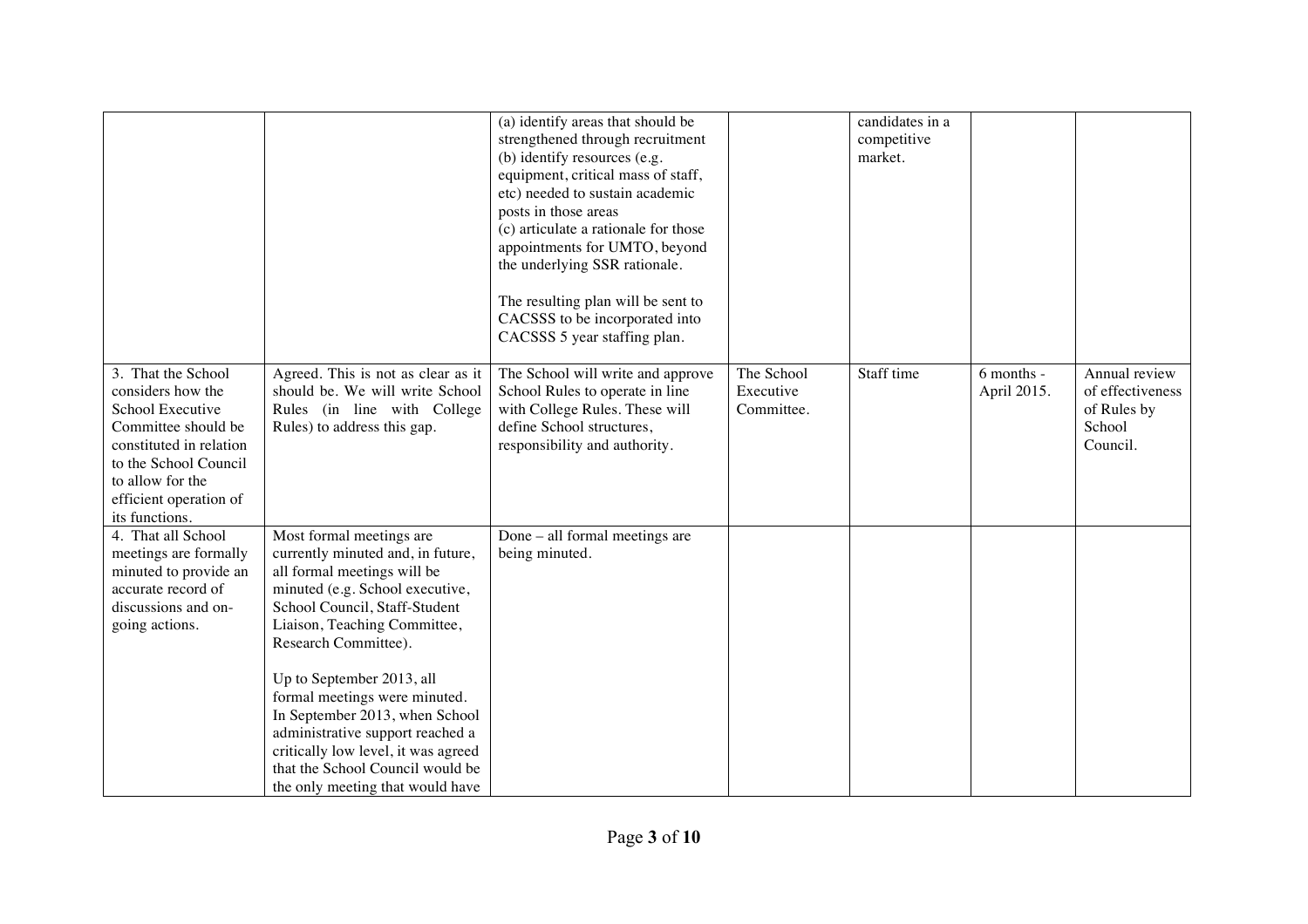|                                                                                                                                                                                                                                                                                     | administrative support to take<br>minutes. However minutes are<br>taken by academics at most<br>meetings and the minutes are<br>circulated in the normal manner.<br>When the School returns to full<br>administrative staff complement,<br>administrative support will again<br>be provided to minute all formal<br>meetings.                                                                                                                                                  |                                                                                                                                                                                                                                                                                                                                                                                                                                                                                                                  |                                        |                                                          |                                                                                                                                                                                                                                                            |                                                                                    |
|-------------------------------------------------------------------------------------------------------------------------------------------------------------------------------------------------------------------------------------------------------------------------------------|--------------------------------------------------------------------------------------------------------------------------------------------------------------------------------------------------------------------------------------------------------------------------------------------------------------------------------------------------------------------------------------------------------------------------------------------------------------------------------|------------------------------------------------------------------------------------------------------------------------------------------------------------------------------------------------------------------------------------------------------------------------------------------------------------------------------------------------------------------------------------------------------------------------------------------------------------------------------------------------------------------|----------------------------------------|----------------------------------------------------------|------------------------------------------------------------------------------------------------------------------------------------------------------------------------------------------------------------------------------------------------------------|------------------------------------------------------------------------------------|
| 5. That the School set<br>up a regular schedule<br>of staff-student<br>committee meetings<br>for each year group or<br>programme and takes<br>steps to ensure that a<br>culture of student<br>representation and<br>consultation is<br>formally embedded<br>into School structures. | The School has had regular staff-<br>student meetings for many years,<br>though the format for the<br>meetings has changed from time<br>to time to try to maximise<br>student engagement.<br>This year we started a<br>consultation process with<br>students to establish how they<br>would like staff-student meetings<br>to work.<br>In response to the RPG<br>comments and student feedback,<br>we have set up a regular<br>schedule of staff-student<br>committee meetings | In order to ensure clear<br>communication across a variety of<br>formal and informal channels, the<br>School will formalise its existing<br>staff students meetings in the form<br>of:<br>(a) a formal meeting each term<br>between the Teaching and<br>Learning Committee and student<br>representatives from each year of<br>UG programmes and each PG<br>programme.<br>(b) Monthly meetings between<br>individual Course Directors / Year<br>Heads and student representatives<br>from their courses / years. | Teaching and<br>Learning<br>Committee. | No financial<br>resources.<br>Staff and<br>student time. | Staff-student<br>meetings will<br>start during<br>Semester 1.<br>Review of<br>student<br>representation<br>on other<br>committee<br>meetings will<br>take one<br>cycle of<br>School<br>meetings and<br>will be<br>completed by<br>the end of<br>Semester 1 | Annual review<br>of effectiveness<br>by Staff-<br><b>Student Liaison</b><br>Group. |
|                                                                                                                                                                                                                                                                                     | Students have been represented<br>on some School Committees and<br>Groups for some time (e.g.<br>Marketing and Community<br>Engagement). This will be<br>extended with a view to<br>establishing a representative<br>culture.                                                                                                                                                                                                                                                  | The School will also review the<br>issue of student representation at<br>other school meetings e.g.<br>Teaching and Learning, Research,<br>Community Engagement etc                                                                                                                                                                                                                                                                                                                                              | School<br>Executive<br>Committee.      |                                                          | 2014. The<br>plan will then<br>be<br>implemented<br>from the start<br>of Semester 2<br>Jan 2015.                                                                                                                                                           |                                                                                    |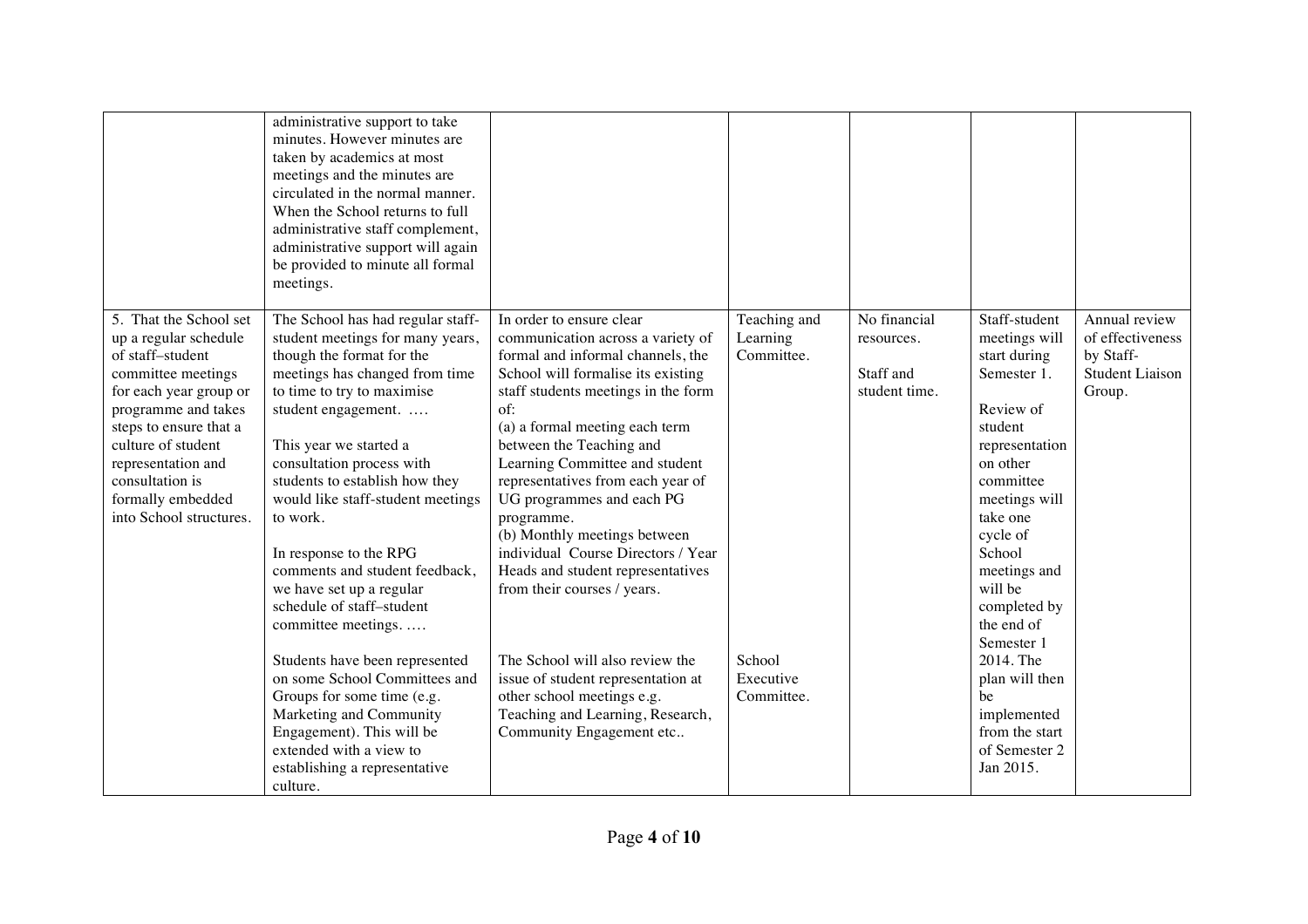| 6. That the School<br>keeps under review its<br>portfolio of taught<br>programmes and takes<br>this opportunity to<br>think strategically<br>about how those<br>programmes can<br>develop. | The School has quite a strategic<br>view of PG taught course<br>development. It has a very<br>successful MA Applied<br>Psychology (MAAP) around<br>which other Applied Psychology<br>Masters programmes have been<br>developed the newer<br>programmes (e.g. Research<br>Methods, Coaching Psychology)<br>have taken advantage of a core<br>of methodology, skills, and<br>conceptual modules provided by<br>the MAAP (e.g. Advanced<br>Research Methods, Psychometric<br>Measurement, Critical Issues in<br>Applied Psychology). | Consistent with our strategic<br>objective of increasing<br>postgraduate taught and PhD<br>numbers in the School, we will<br>continue to develop new<br>programmes as release of pressure<br>on SSR permits.<br>An MA in Work and<br>Organisational Psychology is at<br>Planning stage and an MAAP<br>(Mental Health) will follow.                                                                                                                                                                                                                                                                                                   | School<br>Executive will<br>continue to<br>review the<br>portfolio of<br>programmes at<br>least annually. | Staff time. | Annual | Annual report<br>to School<br>Council, the<br>point of which<br>will be to<br>critically test<br>the coherence<br>and<br>sustainability<br>of the portfolio<br>of taught<br>programmes. |
|--------------------------------------------------------------------------------------------------------------------------------------------------------------------------------------------|-----------------------------------------------------------------------------------------------------------------------------------------------------------------------------------------------------------------------------------------------------------------------------------------------------------------------------------------------------------------------------------------------------------------------------------------------------------------------------------------------------------------------------------|--------------------------------------------------------------------------------------------------------------------------------------------------------------------------------------------------------------------------------------------------------------------------------------------------------------------------------------------------------------------------------------------------------------------------------------------------------------------------------------------------------------------------------------------------------------------------------------------------------------------------------------|-----------------------------------------------------------------------------------------------------------|-------------|--------|-----------------------------------------------------------------------------------------------------------------------------------------------------------------------------------------|
| 7. That the School set<br>up an annual<br>curriculum review<br>process.                                                                                                                    | This is currently done at a review<br>meeting undertaken soon after<br>examinations each year. It<br>generally considers 'lessons<br>learned' from the year just<br>completed and the kinds of<br>changes that need to be made for<br>the coming year. In future a<br>higher level review of the overall<br>curriculum will be included in<br>this meeting.                                                                                                                                                                       | Frame the annual curriculum<br>review meeting as a systematic<br>review of the School's curricula<br>including content, teaching<br>methods, assessment, etc. of each<br>programme.<br>The annual curriculum review is<br>underpinned by a culture of<br>iterative improvement across the<br>year culminating in the year end<br>evaluation of changes supported by<br>the external examiners reports.<br>This has happened in the School up<br>to now and is certainly continuing<br>this year via actions such as (i)<br>overview by T&L of minor<br>changes proposed (by Dec $3^{\text{rd}}$ ) to<br>check balance of assessments | Chair Teaching<br>and Learning<br>Committee will<br>lead this annual<br>review process<br>and meeting.    | Staff time  | Annual | External<br>examiner<br>reports which<br>will be<br>considered at<br>the annual<br>review meeting<br>together with a<br>report from<br>Chair Teaching<br>and Learning.                  |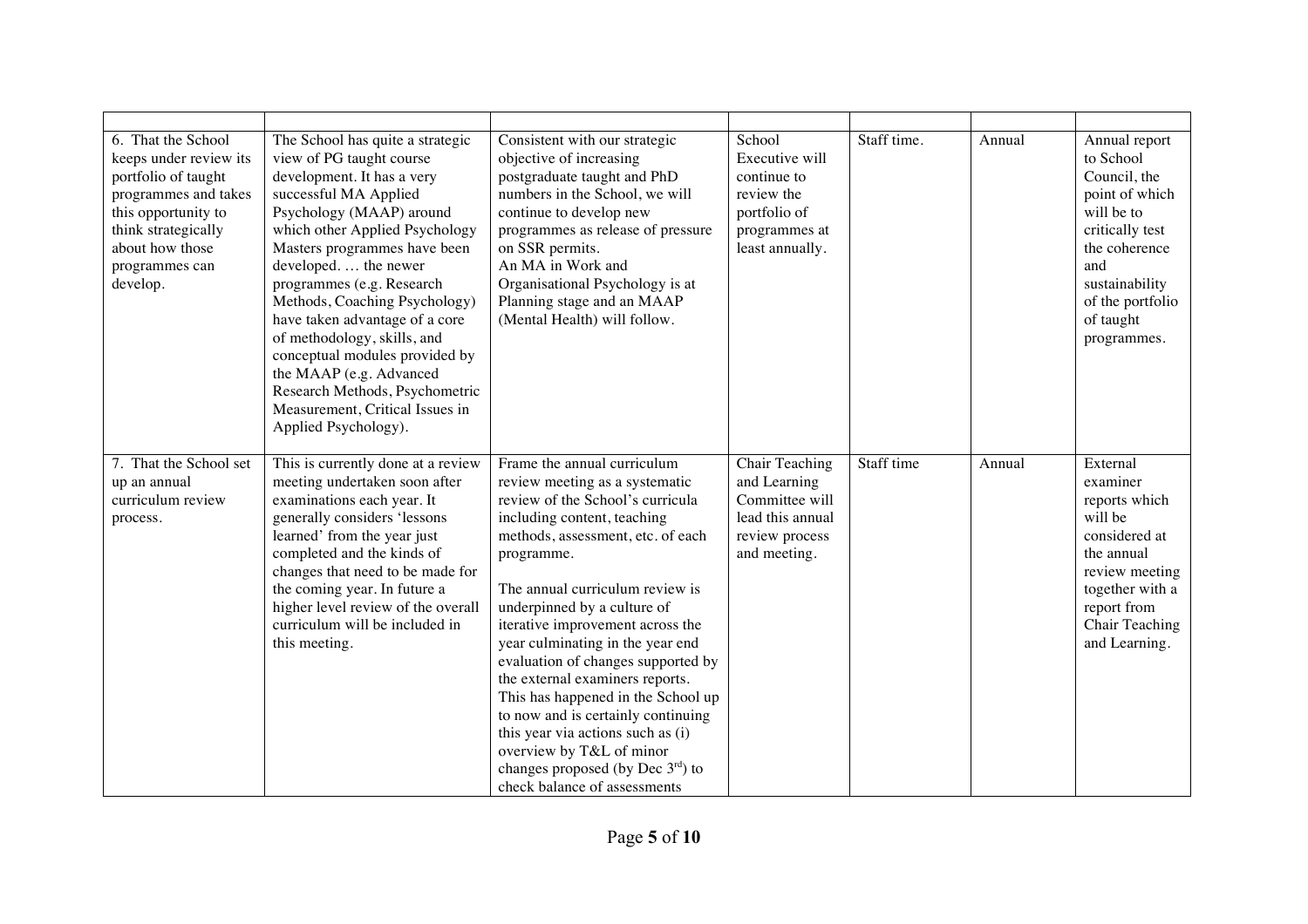|                                                                                  |                                                                                                                                                                                                                                                                                                                                                                                                                                                                                                                                                                                                                                                                                                                                                                                                                                                                                                                                                            | across modules and coherence of<br>any proposed curriculum changes,<br>(ii) review of marking criteria, (iii)<br>review of moderation process.                                                                                                                                                                                                                                                                                                                                                                                                                                                                                                                                                                                                                                                                              |                                                                                                                      |                                                                                                                                                                                                                                                     |                                                                                                                   |                                                                                                                                                                                                                                                                                                                                 |
|----------------------------------------------------------------------------------|------------------------------------------------------------------------------------------------------------------------------------------------------------------------------------------------------------------------------------------------------------------------------------------------------------------------------------------------------------------------------------------------------------------------------------------------------------------------------------------------------------------------------------------------------------------------------------------------------------------------------------------------------------------------------------------------------------------------------------------------------------------------------------------------------------------------------------------------------------------------------------------------------------------------------------------------------------|-----------------------------------------------------------------------------------------------------------------------------------------------------------------------------------------------------------------------------------------------------------------------------------------------------------------------------------------------------------------------------------------------------------------------------------------------------------------------------------------------------------------------------------------------------------------------------------------------------------------------------------------------------------------------------------------------------------------------------------------------------------------------------------------------------------------------------|----------------------------------------------------------------------------------------------------------------------|-----------------------------------------------------------------------------------------------------------------------------------------------------------------------------------------------------------------------------------------------------|-------------------------------------------------------------------------------------------------------------------|---------------------------------------------------------------------------------------------------------------------------------------------------------------------------------------------------------------------------------------------------------------------------------------------------------------------------------|
| 8. That the School<br>review processes for<br>providing feedback to<br>students. | Regular feedback on essays and<br>other CA is given in all<br>programmes. This includes<br>written feedback, verbal<br>feedback, a ticked rubric or a<br>mix of methods. Almost all of<br>this is available to students on<br>BlackBoard, the online learning<br>platform, for a whole academic<br>year. It appears from the RPG<br>report that some students did not<br>realise that the feedback was<br>available to them, although it<br>was signalled in Year and<br>Module Handbooks.<br>As is the case across the<br>university, according to student<br>surveys, feedback is slower than<br>we and the students would like it<br>to be. Although this cannot be a<br>surprise with SSR of 32 and<br>classes as large as 500, we are<br>working on a plan which will<br>more systematically and<br>prospectively engage PhD<br>students as markers (under staff<br>direction and with second<br>marking by staff) to improve the<br>turnaround time. | In process.<br>To provide systematic feedback on<br>assessed work within 4 weeks.<br>For all modules where feedback on<br>an assessment could support<br>student reflection and revision of<br>subsequent assessments, feedback<br>will continue to be provided within<br>three weeks. For example, in the<br>research design and statistics<br>modules, students usually receive<br>feedback at least one week before<br>they submit the next piece of work.<br>Build on existing systems of<br>marking - criteria,<br>operationalization of criteria, and<br>moderation, tosupport involvement<br>of PhDs in marking for very large<br>classes.<br>Arrange training for staff in VLE<br>marking and feedback to<br>systematise use of Blackboard for<br>feedback and to maximise<br>efficiencies from use of rubrics etc. | Chair Teaching<br>and Learning<br>leading a<br>working group<br>of Teaching and<br>Learning<br>committee<br>members. | The key<br>resource is staff<br>time which is at<br>a premium.<br>Improving<br>quality<br>assurance<br>systems such as<br>increased<br>moderation and<br>documentation<br>of that process<br>will also create<br>greater<br>workloads for<br>staff. | Plan will be<br>completed by<br>the end of<br>November<br>$2014$ and<br>implemented<br>immediately<br>thereafter. | Record time<br>taken to return<br>feedback for<br>each module<br>and include it<br>in a brief<br>module level<br>report for<br>external<br>examiners.<br>External<br>examiner<br>reports which<br>will be<br>considered at<br>the annual<br>review meeting<br>together with a<br>report from<br>Chair Teaching<br>and Learning. |
| 9. That the School<br>ensures that existing                                      | The School of Applied<br>Psychology had a successful                                                                                                                                                                                                                                                                                                                                                                                                                                                                                                                                                                                                                                                                                                                                                                                                                                                                                                       | Done.                                                                                                                                                                                                                                                                                                                                                                                                                                                                                                                                                                                                                                                                                                                                                                                                                       |                                                                                                                      | No significant<br>resource                                                                                                                                                                                                                          | Immediately                                                                                                       | Review by<br><b>Staff Student</b>                                                                                                                                                                                                                                                                                               |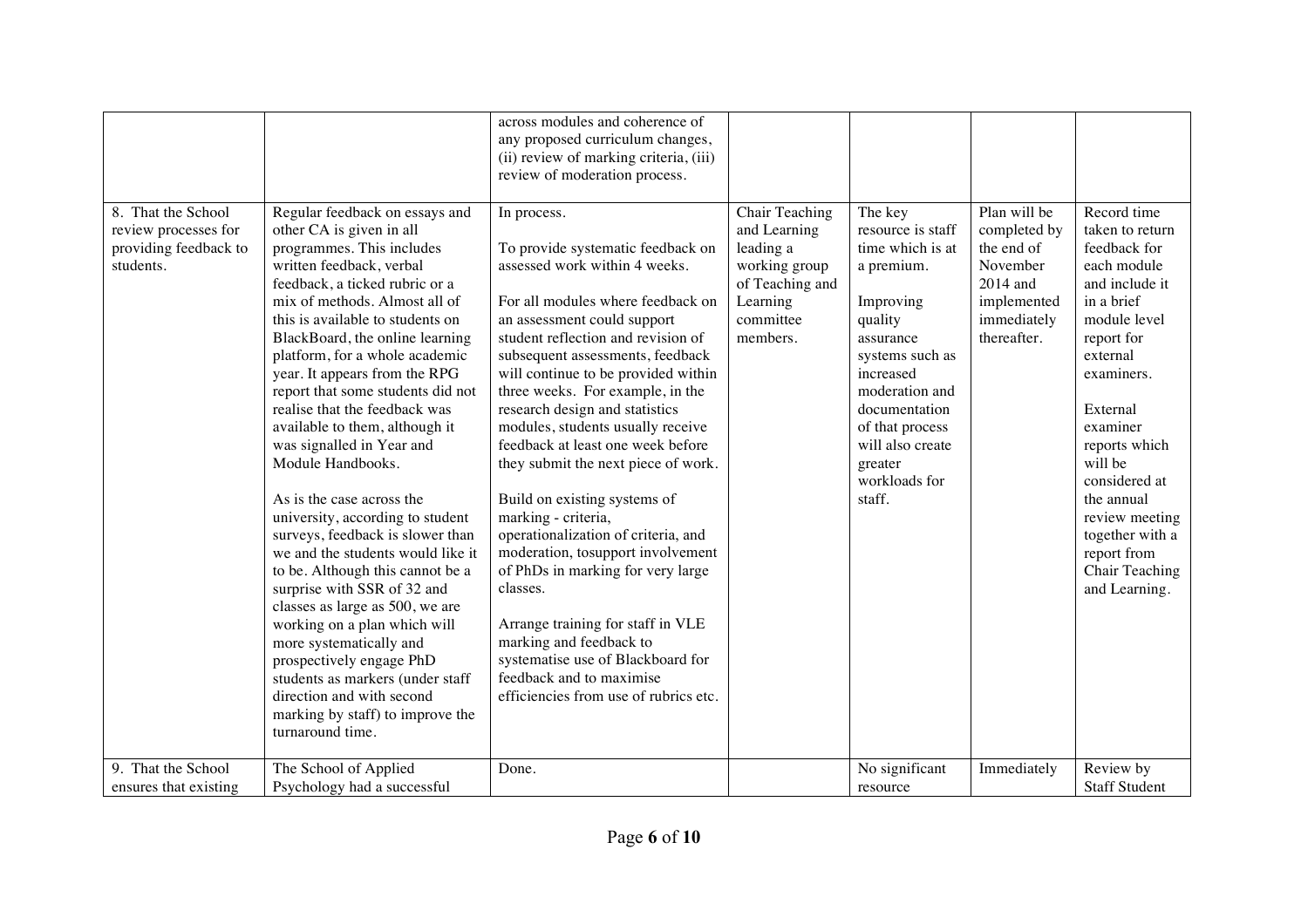| opportunities for<br>pastoral support are<br>communicated to all<br>students.               | mentoring scheme some years<br>before CACSSS introduced its<br>mentoring scheme. Its value is<br>recognised by students in all<br>student feedback surveys.<br>The School also produces<br>handbooks for each year<br>including PhD students in which<br>contact points within and outside<br>the School are listed and<br>circumstances in which they<br>could be approached described.                                                                                                                                                                                                                                                                                                                                                                   | The School will continue to<br>publicise opportunities for pastoral<br>support and will extend our efforts<br>to inform students in any way we<br>can think of (staff-student liaison<br>group, more notices on school<br>notice boards, blackboard<br>announcements, etc.)<br>Elicit student feedback on key<br>communication channels eg.<br>handbooks during 2014-2015<br>semester to target message and<br>delivery for audience.                                                                                                                                                                                                                                   | School Manager<br>Year Heads and<br>Course<br><b>Directors</b>                         | implications                                                  |             | Liaison Group<br>at least each<br>semester.                                          |
|---------------------------------------------------------------------------------------------|------------------------------------------------------------------------------------------------------------------------------------------------------------------------------------------------------------------------------------------------------------------------------------------------------------------------------------------------------------------------------------------------------------------------------------------------------------------------------------------------------------------------------------------------------------------------------------------------------------------------------------------------------------------------------------------------------------------------------------------------------------|-------------------------------------------------------------------------------------------------------------------------------------------------------------------------------------------------------------------------------------------------------------------------------------------------------------------------------------------------------------------------------------------------------------------------------------------------------------------------------------------------------------------------------------------------------------------------------------------------------------------------------------------------------------------------|----------------------------------------------------------------------------------------|---------------------------------------------------------------|-------------|--------------------------------------------------------------------------------------|
| 10. That appropriate<br>induction is provided<br>for those who are<br>involved in teaching. | Induction and extensive training<br>is provided for PhD students who<br>tutor. The staff responsible for<br>research practicals in Years 1<br>and 2 run a half day training<br>session for them at the start of<br>the year. They also meet them<br>regularly during the year in<br>apprenticeship mode, discussing<br>their marking and tutorial work<br>with them. They, and other staff,<br>cross mark 30% of practicals to<br>ensure a fair and consistent<br>standard, and use discussion of<br>the cross-marked work as an<br>opportunity for further learning<br>for the tutors.<br>The University also offers a<br>Teaching and Learning module<br>for postgraduate students who<br>are starting to teach. Our<br>students are strongly encouraged | Done.<br>Expanding on what is already<br>done, objectives include:<br>Each year the Tutors and<br>demonstrators are inducted and<br>trained for the module for which<br>they will be part of the teaching<br>team. This training includes the<br>procedures, as well as sessions on<br>Teaching Philosophy and Practice;<br>Integrity and Standards and a<br>review of the manual, which<br>details the role of, and expectation<br>of each member of the teaching<br>team.<br>Three further half-day sessions are<br>planned, in addition to the current<br>Induction and meetings as part of<br>the mentoring model already in<br>place. These sessions will focus on | Research<br>Committee<br>which looks<br>after PhD<br>student interests<br>and training | This involves a<br>significant<br>investment of<br>staff time | Immediately | Annual review<br>by Research<br>Committee<br>who will report<br>to School<br>Council |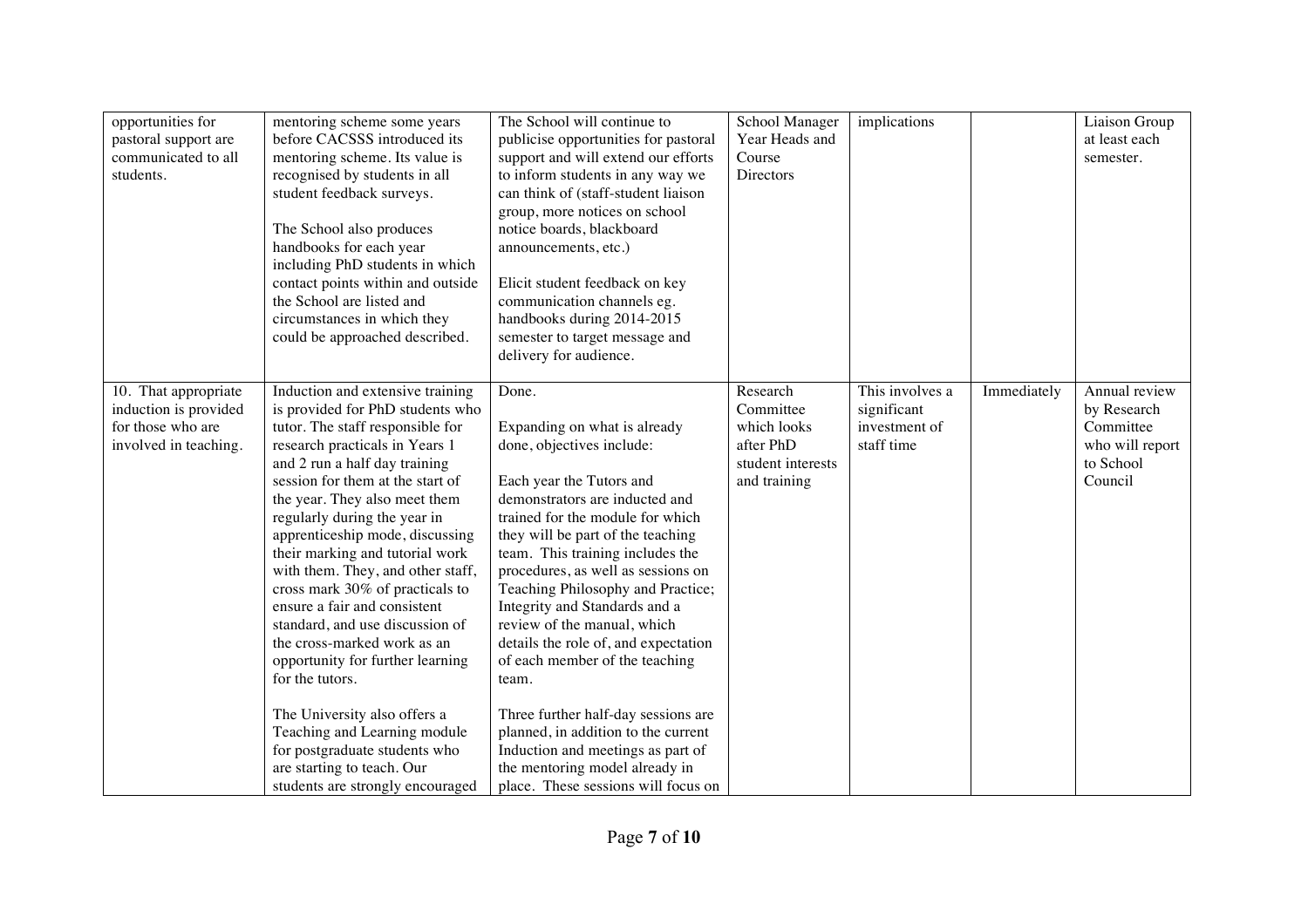|                                                                                                                                                                                                                                             | to take that module but it is not<br>mandatory.<br>We will endeavor to identify any<br>gaps that their may be in our<br>induction for PhD tutors, in case<br>there is unevenness of provision,<br>but we feel we are doing a very<br>good job overall in this regard. | translating teaching philosophy<br>into practice, and how assessments<br>are developed to align with<br>learning objectives. The newly<br>developed sessions formalise what<br>previously happened at a module<br>teaching team level, and ensures all<br>demonstrators and tutors receive<br>equivalent training. In addition, a<br>resource library of material<br>relevant to teaching practice is<br>under development, in<br>collaboration with the PhD<br>students. This library is a source<br>of both module specific<br>information, and also more generic<br>material on how to develop skill<br>and confidence in small and large<br>classes |                       |                                            |             |                       |
|---------------------------------------------------------------------------------------------------------------------------------------------------------------------------------------------------------------------------------------------|-----------------------------------------------------------------------------------------------------------------------------------------------------------------------------------------------------------------------------------------------------------------------|---------------------------------------------------------------------------------------------------------------------------------------------------------------------------------------------------------------------------------------------------------------------------------------------------------------------------------------------------------------------------------------------------------------------------------------------------------------------------------------------------------------------------------------------------------------------------------------------------------------------------------------------------------|-----------------------|--------------------------------------------|-------------|-----------------------|
| 11. That the School<br>and OVPRI develop<br>together a plan for<br>identifying and<br>securing sources of<br>research funding and<br>collectively develop<br>some strategies that<br>will maximise research<br>opportunities and<br>income. | We will contact OVPRI to<br>arrange a meeting. We already<br>have a very active relationship<br>with CACSSS Research Officer<br>who supports us in this area and,<br>in many ways, mediates our<br>relationship with the very busy<br>OVPRI.                          | Continue active relationships with<br>CACSSS Research Officer, which<br>is likely to continue to be the one<br>that helps identify and develop<br>many of our research opportunities.<br>Contact OVPRI to arrange a<br>meeting with the staff of the<br>School to explore potential for<br>collaborative proposal<br>development with Schools and<br>Units outside CACSSS and to take<br>advice on likely funding sources<br>given our research themes. Suggest<br>that this meeting be organised as a<br>seminar with staff and PhD<br>students.                                                                                                       | Research<br>Committee | No significant<br>resource<br>implications | Immediate   | Research<br>Committee |
| 12. That the School                                                                                                                                                                                                                         | The School has a Research                                                                                                                                                                                                                                             | The role of PhD Tutor (also Chair                                                                                                                                                                                                                                                                                                                                                                                                                                                                                                                                                                                                                       | Research              | Staff time.                                | Immediately | Annual review         |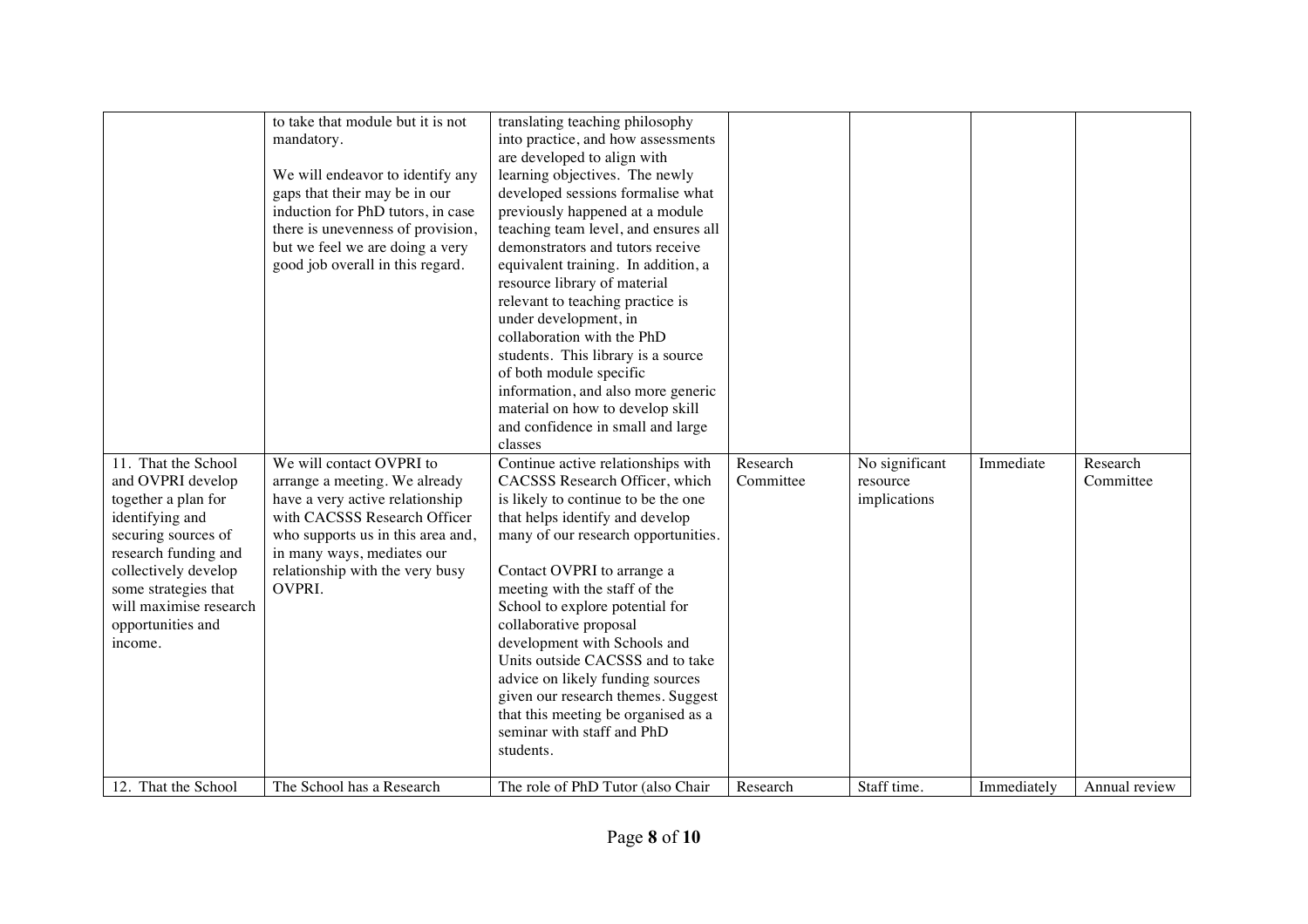| appoints a<br>postgraduate research<br>tutor/Director to<br>oversee and provide<br>support for<br>postgraduate research<br>students.                                                                                   | Committee. One of its roles is to<br>look after PhD students,<br>including their applications and<br>progress reviews. PhD<br>supervisors and the Research<br>Committee play roles in<br>supporting and mentoring PhD<br>students. That said we see value<br>in the suggestion that a specific<br>person by named as PhD Tutor<br>and will do so in allocation of<br>roles for the coming year.                                                                                                                                                                                                                                                                                                                                                                                                                                                                                        | of Research Committee) has been<br>formalised and all students made<br>aware.                                                                                                                                                                                                                                                                                                                                                                                                                                                                                                                                                                                           | Committee<br>which looks<br>after PhD<br>student interests<br>and training         |      |             | by Research<br>Committee<br>who will report<br>to School<br>Council                                                                                                                                                                                                                                        |
|------------------------------------------------------------------------------------------------------------------------------------------------------------------------------------------------------------------------|----------------------------------------------------------------------------------------------------------------------------------------------------------------------------------------------------------------------------------------------------------------------------------------------------------------------------------------------------------------------------------------------------------------------------------------------------------------------------------------------------------------------------------------------------------------------------------------------------------------------------------------------------------------------------------------------------------------------------------------------------------------------------------------------------------------------------------------------------------------------------------------|-------------------------------------------------------------------------------------------------------------------------------------------------------------------------------------------------------------------------------------------------------------------------------------------------------------------------------------------------------------------------------------------------------------------------------------------------------------------------------------------------------------------------------------------------------------------------------------------------------------------------------------------------------------------------|------------------------------------------------------------------------------------|------|-------------|------------------------------------------------------------------------------------------------------------------------------------------------------------------------------------------------------------------------------------------------------------------------------------------------------------|
| 13. That the School<br>decides upon a<br>structure for research<br>groupings and a clear<br>vision for<br>strengthening the<br>research portfolio<br>within the School that<br>can inform its<br>appointment strategy. | The School already has three<br>identified research groups which<br>were identified at around the<br>time of the last RQR. In response<br>to the publishing of H2020<br>funding areas, as well as to staff<br>changes in the last five years, the<br>School has been in the process of<br>reviewing it research groupings<br>to see if they are fit for purpose<br>and convey our strengths clearly<br>to potential EU collaborators.<br>Discussions with RPG confirmed<br>the value of that exercise. The<br>Review is now coming to an end<br>and the research themes<br>identified will inform many<br>priorities for the coming years,<br>including appointments strategy,<br>priority areas for postgraduate<br>studentships, and School<br>financial support for equipment,<br>seminars, and networking. These<br>will be the areas that will be<br>strengthened and in which we | Done<br>The School has identified four<br>research themes or challenges to<br>inform its research activity and its<br>recruitment:<br>1. Sustainable / Successful Ageing<br>2. Advances in Assessment and<br>Evaluation<br>3. Resilience and Transition<br>4. Digital Futures (People and<br>Technology)<br>Staff initiatives are already<br>clustering fairly organically around<br>these themes e.g. H2020 proposals<br>on successful ageing and<br>successful UCC strategic research<br>grant applications on Ageing,<br>resilience and assistive technology.<br>Four job advertisements in the last<br>six months or so have been<br>directed toward one or more of | School<br>executive<br>Committee in<br>consultation<br>with Research<br>Committee. | None | Immediately | Annual review<br>by School<br>Executive<br>Committee in<br>consultation<br>with Research<br>Committee<br>with a view to<br>clarifying,<br>reorienting, or<br>simply<br>changing in<br>response to<br>changing<br>situation.<br>Any proposals<br>for change will<br>be brought to<br>the School<br>Council. |